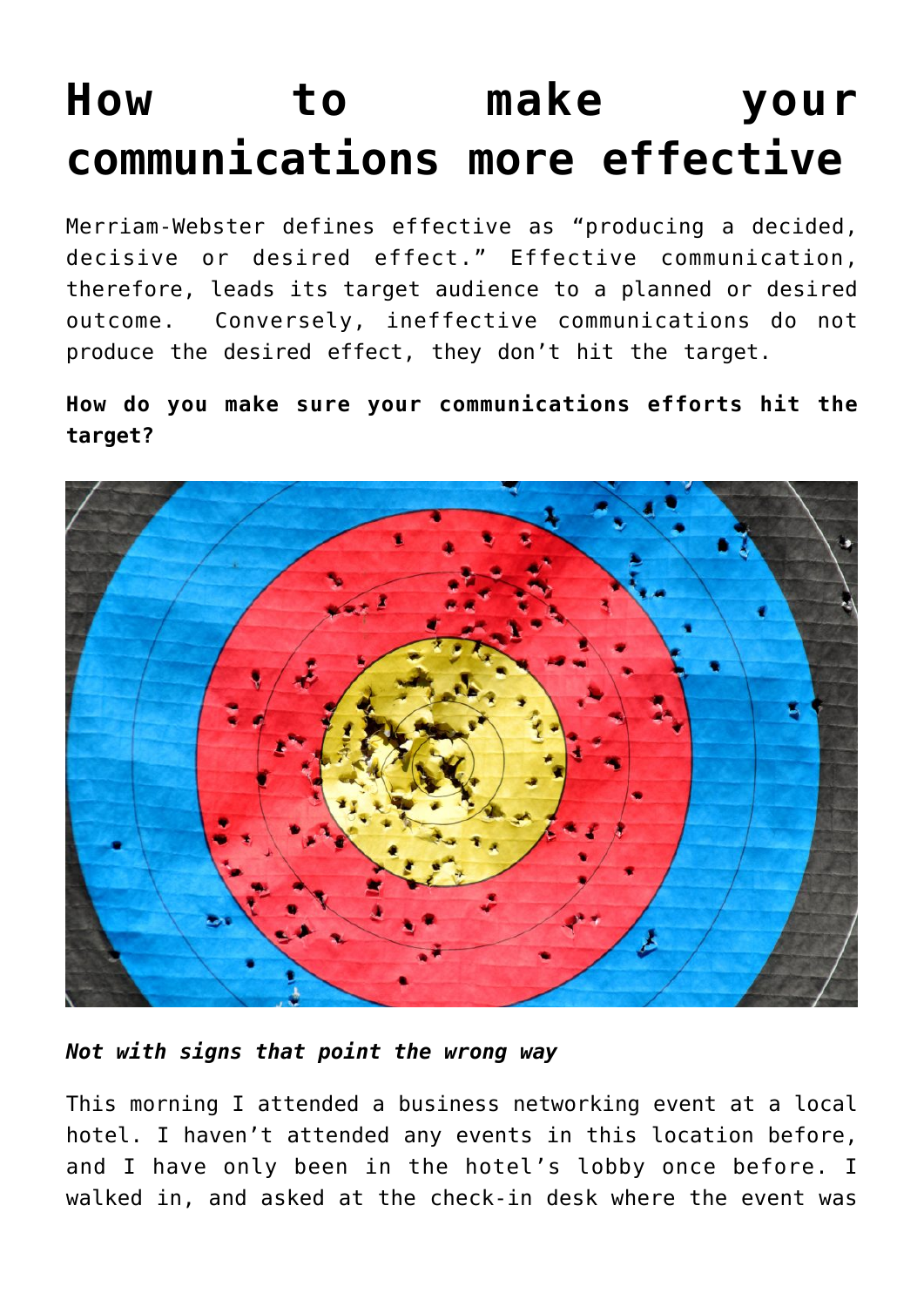being held. I was told to go around the corner to the elevators and down to G2. When I turned around, *behind* me, was a sign for the event. The sign was facing the check-in desk, not the main entrance, so it would not be seen at all by someone entering the hotel.

This sign was ineffective because it did not address the needs of people entering the lobby from the main entrance. Had the event organizers considered that some people would be entering the hotel through the main entrance, they would have known where to place the sign.

## *Not with a mismatched presentation and audience*

Last week, I attended an event entitled "Communication and Marketing Strategies that Will Grow Your Business." It was held under the auspices of a networking group, in a business accelerator space. Most of the audience members were very small businesses, freelancers or solopreneurs (companies of one). The presenters were from a large, multinational communications firm that services large clients. They decided to give a presentation on how to develop a marketing plan (a four-step process according to them).

It was clear that the presentation was completely mismatched to the audience when the presenters got to the part about generating different tactics. Among the tactics they advised was holding a press conference. In my career in public relations, I saw my clients hold press conferences very rarely. The fact is that press conferences need to be about big news to get any kind of coverage, especially in this age where media attention is so fractured. A small accounting firm owner or a career coach, two people who were in the audience that day, would never hold a press conference.

This presentation was not as advertised, that is, to share marketing strategies to grow your small business. It was geared toward large enterprises rather than the small